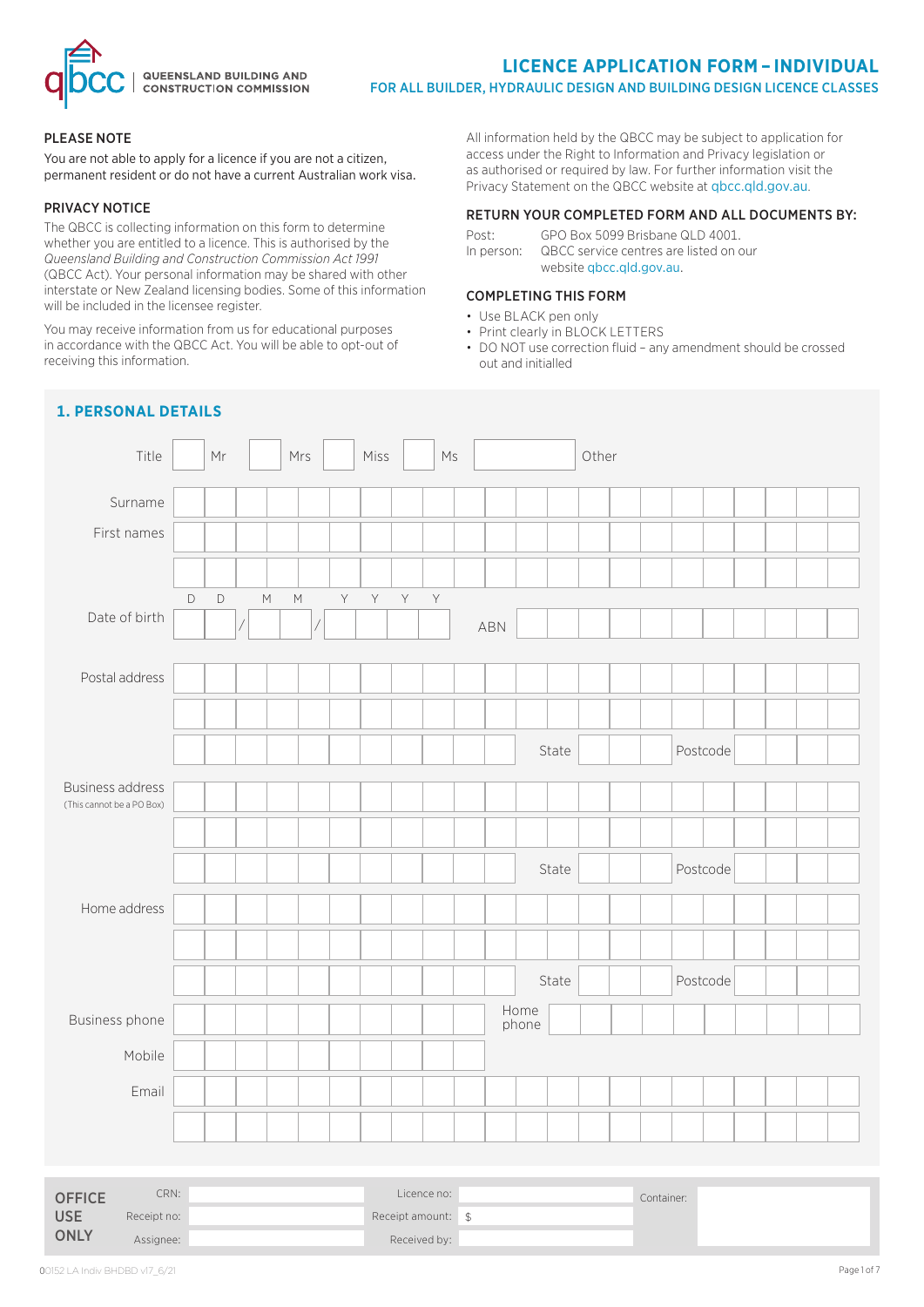

# **LICENCE APPLICATION FORM – INDIVIDUAL** FOR ALL BUILDER, HYDRAULIC DESIGN AND BUILDING DESIGN LICENCE CLASSES

#### **2. APPLICATION DETAILS**

Tick the licence type you are applying for:

| Contractor<br>(contractors are able to contract for "building work")<br>and must meet the Minimum Financial Requirements) |  |  |  |  |  | Nominee Supervisor |  |  | (supervisors are only permitted to supervise<br>"building work" and are not required to meet the<br>Minimum Financial Requirements) |  |  |  |
|---------------------------------------------------------------------------------------------------------------------------|--|--|--|--|--|--------------------|--|--|-------------------------------------------------------------------------------------------------------------------------------------|--|--|--|
| List the class(es)<br>of licence you are                                                                                  |  |  |  |  |  |                    |  |  |                                                                                                                                     |  |  |  |
| applying for<br>(e.g. Builder - Low Rise,<br><b>Building Design Low Rise</b>                                              |  |  |  |  |  |                    |  |  |                                                                                                                                     |  |  |  |
| $etc.$ )                                                                                                                  |  |  |  |  |  |                    |  |  |                                                                                                                                     |  |  |  |

# **3. QUALIFICATIONS**

Technical Qualifications: A copy of your technical qualification MUST be provided. Refer to the Scope of Work for minimum technical requirements.

I have attached a copy of my technical qualification Network Communication Network Communication Network Communication

#### **4. FINANCIAL INFORMATION**

Do you have a Court or Tribunal Order or adjudication decision requiring you to pay a debt which you bo you have a court of fribulial order or adjudication decision requiring you to pay a debt which you<br>have not yet paid in full? If yes, provide copies of all relevant documentation.

D D M M Y Y Y Y

a) If you are applying for Supervisor licence - do not complete this section

b) If you are applying for a:

- Builder Project Management Services
- Building Design, or
- Hydraulic Services Design
- and you do not hold any other contractor licence requiring financial information, you have two options.

You must either:

- i. provide professional indemnity insurance and attach a completed \*Estimated Maximum Revenue Declaration form with your application - do not complete part C below, or
- ii. if you do not hold professional indemnity insurance, attach a completed \*Declaration Professional Indemnity Insurance form with your application AND complete part c below.
	- For Project Management Services, provide professional indemnity insurance and attach a completed \*Estimated Maximum Revenue Declaration form with your application - do not complete part c below, OR if you do not hold professional indemnity insurance, complete part c below. \*Forms can be obtained by contacting the QBCC or downloading from QBCC's website.

c) If you are applying for a contractor licence in any other licence class - complete this section.

| What is the last day of your most recent reporting year?                                                                                 |  |  |               | $\mathcal{A}$ $\mathcal{A}$ $\mathcal{A}$ $\mathcal{A}$ $\mathcal{A}$ $\mathcal{A}$ $\mathcal{A}$ $\mathcal{A}$ $\mathcal{A}$ $\mathcal{A}$ $\mathcal{A}$ $\mathcal{A}$ $\mathcal{A}$ $\mathcal{A}$ $\mathcal{A}$ $\mathcal{A}$ $\mathcal{A}$ $\mathcal{A}$ $\mathcal{A}$ $\mathcal{A}$ $\mathcal{A}$ $\mathcal{A}$ $\mathcal{A}$ $\mathcal{A}$ $\mathcal{$ |
|------------------------------------------------------------------------------------------------------------------------------------------|--|--|---------------|-------------------------------------------------------------------------------------------------------------------------------------------------------------------------------------------------------------------------------------------------------------------------------------------------------------------------------------------------------------|
| Are you operating under a trust structure?                                                                                               |  |  | $Yes \t   No$ |                                                                                                                                                                                                                                                                                                                                                             |
| If YES, provide an MFR Report as a Trustee cannot rely on the Trust assets.<br>You may need to rely on a Deed of Covenant and Assurance. |  |  |               |                                                                                                                                                                                                                                                                                                                                                             |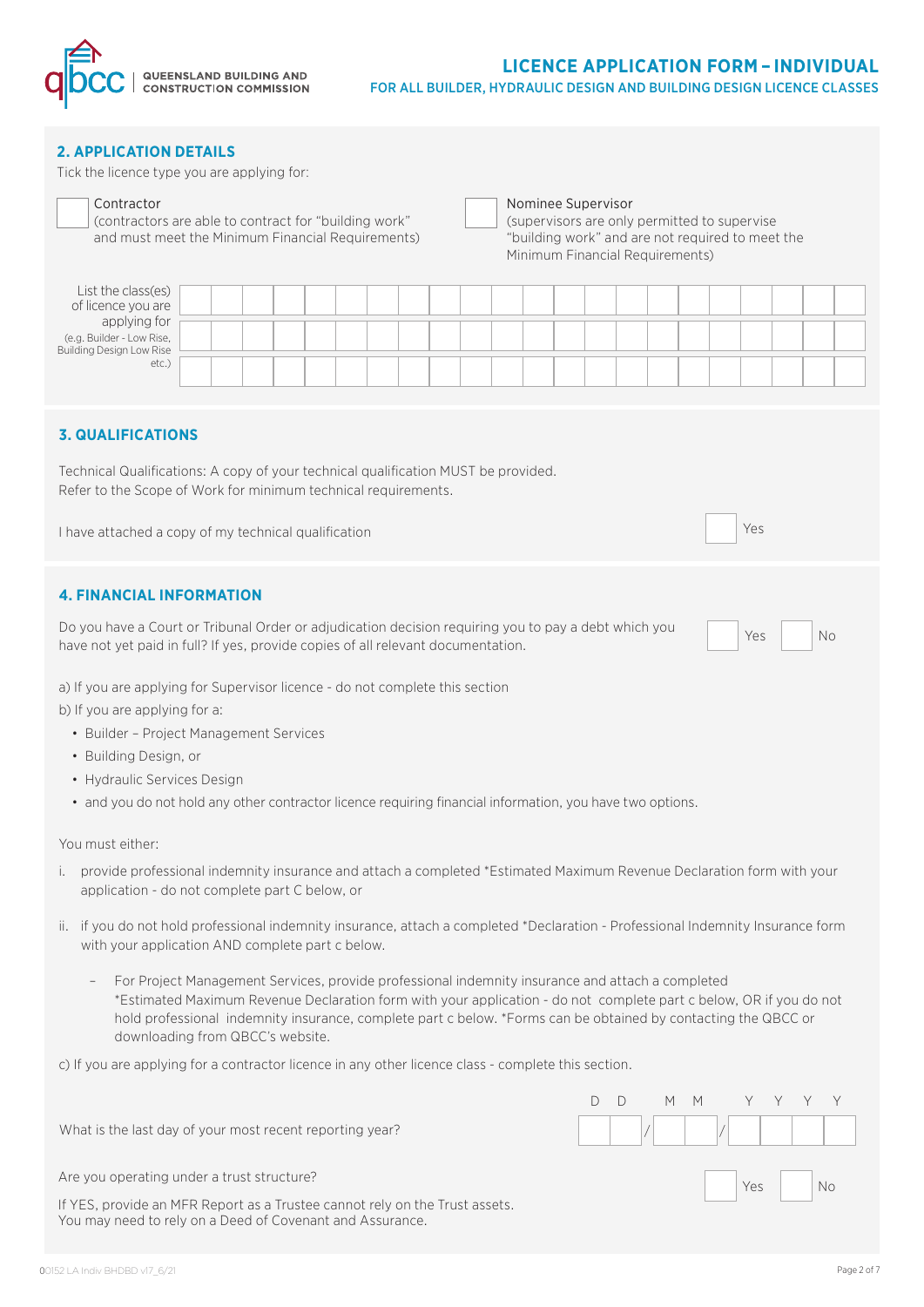

# **4. FINANCIAL INFORMATION**

| Choose your financial category from the options below.                                                                                                                                                                                                                                                                                                                                                                                                                                                                                                                                                                                                                                               | Tick ONE only |  |  |  |  |  |  |  |  |
|------------------------------------------------------------------------------------------------------------------------------------------------------------------------------------------------------------------------------------------------------------------------------------------------------------------------------------------------------------------------------------------------------------------------------------------------------------------------------------------------------------------------------------------------------------------------------------------------------------------------------------------------------------------------------------------------------|---------------|--|--|--|--|--|--|--|--|
| My Revenue WILL NOT exceed \$200,000 for the reporting year. I have at least \$12,000 Net Tangible<br>Assets and a Current Ratio of at least 1. (Refer to Minimum Financial Requirements). This option is NOT<br>available to BUILDERS.                                                                                                                                                                                                                                                                                                                                                                                                                                                              |               |  |  |  |  |  |  |  |  |
| <b>OR</b><br>My Revenue WILL NOT exceed \$800,000 for the reporting year. I have at least \$46,000 Net<br>Tangible Assets and a Current Ratio of at least 1. (Refer to Minimum Financial Requirements)<br><b>OR</b><br>My Revenue will exceed \$800,000 for the reporting year.<br>NOTE: An MFR Report and signed financial statements MUST be completed by your accountant and<br>submitted with your application. (Refer to Minimum Financial Requirements)<br>NOTE: Some licence classes require Professional Indemnity Insurance. Refer to the Minimum Financial<br>Requirements (MFR) or the Checklist Attachment for details. The MFR can be found on QBCC's website<br>at www.qbcc.qld.gov.au |               |  |  |  |  |  |  |  |  |
| <b>5. PROOF OF IDENTITY</b>                                                                                                                                                                                                                                                                                                                                                                                                                                                                                                                                                                                                                                                                          |               |  |  |  |  |  |  |  |  |
|                                                                                                                                                                                                                                                                                                                                                                                                                                                                                                                                                                                                                                                                                                      |               |  |  |  |  |  |  |  |  |
| Answer all questions in this section.                                                                                                                                                                                                                                                                                                                                                                                                                                                                                                                                                                                                                                                                | Tick ONE only |  |  |  |  |  |  |  |  |
| i. I hold/held a QBCC licence and my licence number is/was:                                                                                                                                                                                                                                                                                                                                                                                                                                                                                                                                                                                                                                          | Yes           |  |  |  |  |  |  |  |  |
| <b>OR</b>                                                                                                                                                                                                                                                                                                                                                                                                                                                                                                                                                                                                                                                                                            |               |  |  |  |  |  |  |  |  |
| I have provided a certified copy of photo identification (e.g. driver's licence or passport)                                                                                                                                                                                                                                                                                                                                                                                                                                                                                                                                                                                                         | Yes           |  |  |  |  |  |  |  |  |
| ii. Place of birth (Town/City e.g. Brisbane, London)                                                                                                                                                                                                                                                                                                                                                                                                                                                                                                                                                                                                                                                 |               |  |  |  |  |  |  |  |  |
| iii. Country of birth (e.g Australia, England)                                                                                                                                                                                                                                                                                                                                                                                                                                                                                                                                                                                                                                                       |               |  |  |  |  |  |  |  |  |
| <b>6. PARTNERSHIP</b>                                                                                                                                                                                                                                                                                                                                                                                                                                                                                                                                                                                                                                                                                |               |  |  |  |  |  |  |  |  |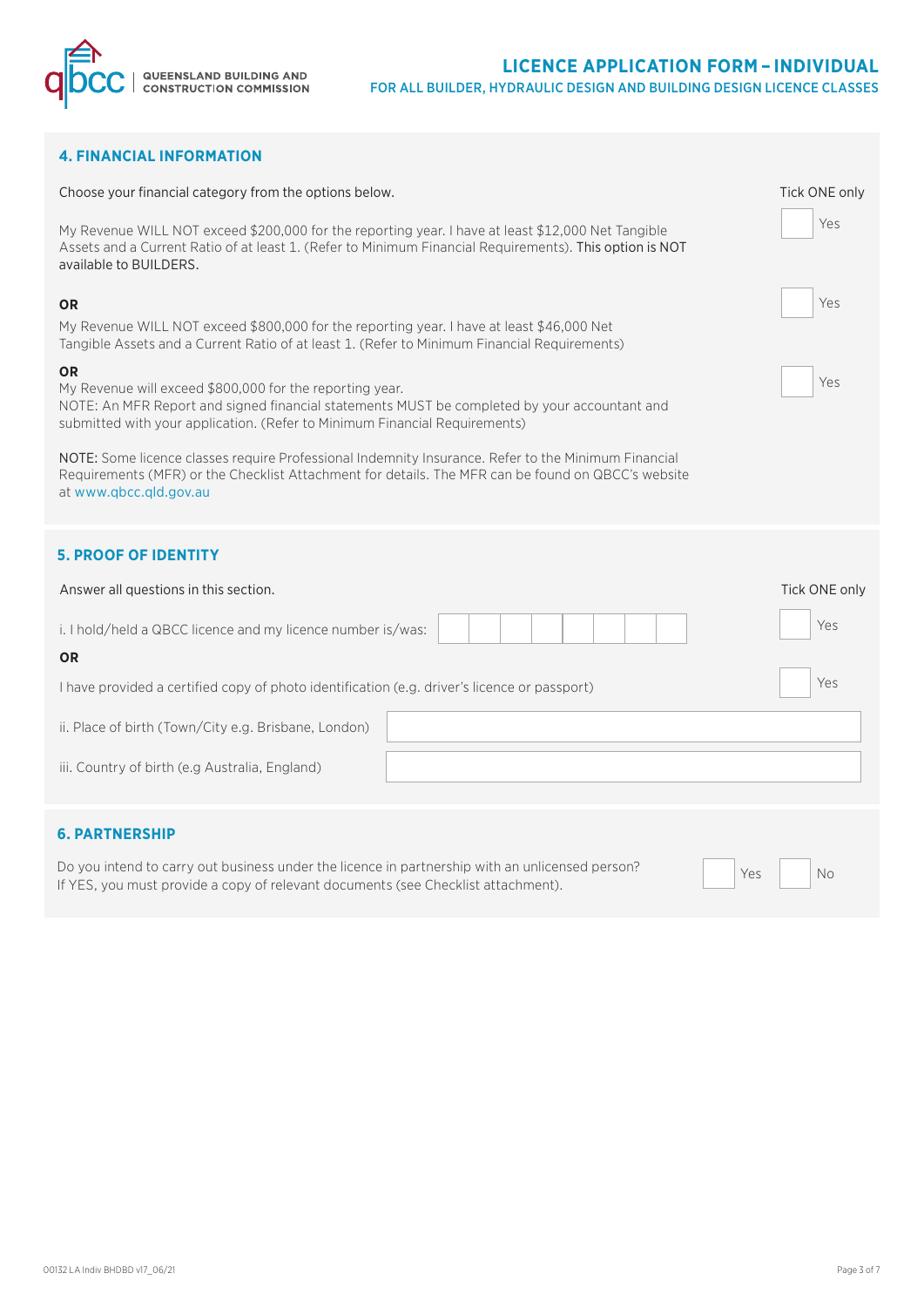

# **7. FIT AND PROPER**

You must answer ALL questions in the following section. The QBCC regularly cross-checks information provided herein with external agencies. This information is publicly available.

Have you OR any intended business partner:

- i. ever become bankrupt or entered into a debt agreement under Part IX of the *Bankruptcy Act 1966*?
- ii. ever entered into a composition, deed of arrangement or deed of assignment under Part X of the Pankruptcy Act 1966?<br>Bankruptcy Act 1966?
- iii. been convicted of any criminal offence (excluding traffic offences) within the last 10 years?  $\overline{Y}$  Yes No
- iv. ever been convicted of an offence under the *Corporations Act 2001* (Commonwealth) section  $596$  (b) or (c)?
- v. had a pending or current court proceeding of any criminal offences (excluding traffic offences) within the last 10 years?
- vi. ever been disciplined by any Tribunal, Board, Commission or Authority in relation to building work? Yes No
- vii. ever had a pending or current disciplinary proceeding by any Tribunal, Board, Commission or Authority in relation to building work? Authority in relation to building work?

viii. ever been a: • director;

- secretary;
- shareholder; OR
- a person in a position to control or substantially influence a company's conduct or affairs within 2 years of a company being placed in receivership, administration, official administration, under a deed of company arrangement, in liquidation or wound up for the benefit of creditors?

If you have ticked YES to any of these questions, you MUST provide copies of all relevant documentation. (Refer to the Checklist attachment for required documents.)

#### **Safety Management – Contractor Only**

Do you have a safety management system to ensure work to be carried out under the contractor's licence is performed safely and is otherwise compliant with your obligations under **the contract of the contract of the contract of the contract of the contract of the contract of the** *Work Health and Safety A* 

If you have answered No, please provide an explanation why.

Note: You must create a safe workplace. The construction industry involves a range of high risk work activities that must be appropriately managed to ensure they are carried out safely. Important information to assist employers and business owners to understand their safety obligations and implement an appropriate safety management system can be found at worksafe.qld.gov.au. A Safety Management System (SMS)captures how you intend to exercise your due diligence obligations, managing WHS elements which can vary over time and assuring safety across, and affected by, your entire business. It differs to a site safety plan. For SC1 licensees it may only need to be simple and summarise how you engage in your work safely. An SMS is scalable so it can be tailored to the size and complexity of your business. and the building work being performed or carried out.

Yes No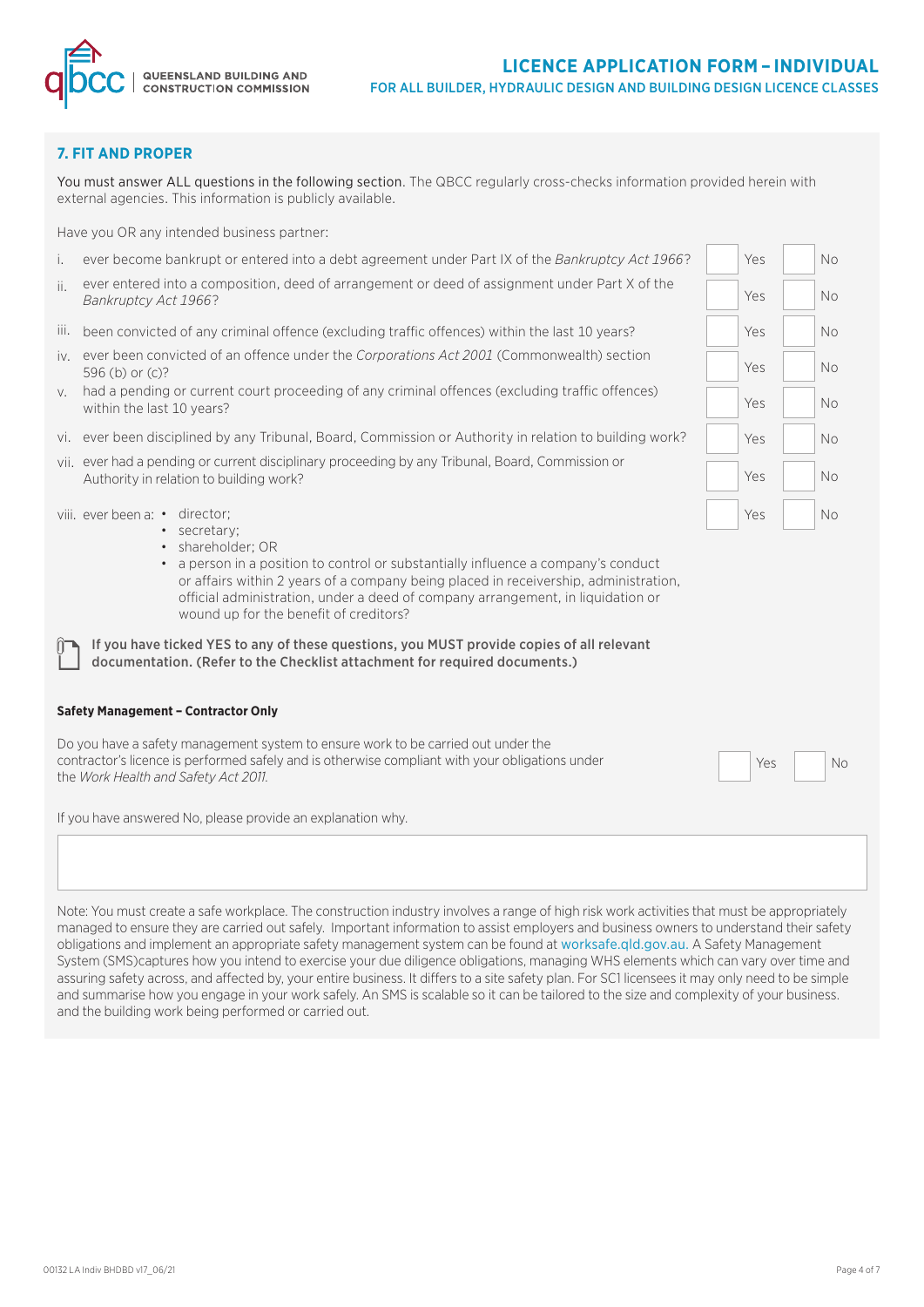# **LICENCE APPLICATION FORM – INDIVIDUAL**

FOR ALL BUILDER, HYDRAULIC DESIGN AND BUILDING DESIGN LICENCE CLASSES

| <b>8. ADDITIONAL LICENCE DETAILS</b>                                                                                                                                                               |                  |  |  |  |  |  |  |  |  |  |
|----------------------------------------------------------------------------------------------------------------------------------------------------------------------------------------------------|------------------|--|--|--|--|--|--|--|--|--|
| Do you currently hold a commercial, industrial or residential work licence that was issued by another State,<br>territory or New Zealand?                                                          | No.<br>Yes       |  |  |  |  |  |  |  |  |  |
| Since 1 October 2020, have you held a commercial, industrial or residential work licence that was issued by<br>another State, territory or New Zealand that has since been suspended or cancelled? | Yes<br>No.       |  |  |  |  |  |  |  |  |  |
| If you have ticked YES, please provide the following details:                                                                                                                                      |                  |  |  |  |  |  |  |  |  |  |
| All issuing State/s, territories or New Zealand (tick all applicable)                                                                                                                              |                  |  |  |  |  |  |  |  |  |  |
| <b>NSW</b><br>ACT<br>VIC<br><b>TAS</b><br><b>SA</b><br><b>WA</b>                                                                                                                                   | ΝZ<br><b>NT</b>  |  |  |  |  |  |  |  |  |  |
| Licence Number                                                                                                                                                                                     |                  |  |  |  |  |  |  |  |  |  |
| Type of licence (e.g. Supervisor, contractor)                                                                                                                                                      |                  |  |  |  |  |  |  |  |  |  |
| Class of licence (e.g. Carpentry, builder)                                                                                                                                                         |                  |  |  |  |  |  |  |  |  |  |
| Has the licence been cancelled or suspended?<br>If yes, please provide the date licence was suspended or cancelled<br>D<br>D<br>M<br>M<br>Y<br>Y<br>Y<br>Y<br>Yes<br><b>No</b>                     |                  |  |  |  |  |  |  |  |  |  |
| Reason the licence was suspended or cancelled                                                                                                                                                      |                  |  |  |  |  |  |  |  |  |  |
| If you have ticked YES, please provide copies of all relevant documentation.                                                                                                                       |                  |  |  |  |  |  |  |  |  |  |
| <b>9. ADDITIONAL REQUIREMENTS</b>                                                                                                                                                                  |                  |  |  |  |  |  |  |  |  |  |
| You must answer ALL questions in this section.                                                                                                                                                     |                  |  |  |  |  |  |  |  |  |  |
| Are you an Australian citizen, permanent resident, or do you have a current visa or ImmiCard<br>issued under the Migration Act 1958, entitling you to work in Australia?                           | Tick ONE only.   |  |  |  |  |  |  |  |  |  |
| I am a Citizen or Permanent Resident                                                                                                                                                               | Yes              |  |  |  |  |  |  |  |  |  |
| <b>OR</b><br>I have a current visa or ImmiCard (If you answer YES to this question, you MUST supply a copy of the visa<br>or ImmiCard and any relevant conditions that apply)                      | Yes              |  |  |  |  |  |  |  |  |  |
| NOTE: If you are not a Citizen, Permanent Resident or have a current work visa or ImmiCard allowing you to work in<br>Australia, you are not entitled to apply for a licence.                      |                  |  |  |  |  |  |  |  |  |  |
| Do you have a registered business or trading name? (e.g. John Smith trading as Smith Builders).                                                                                                    | Yes<br><b>No</b> |  |  |  |  |  |  |  |  |  |

If you answer YES, you must provide a copy of the Current Business Name Extract from the Australian Securities and Investment Commission (ASIC).

#### **10. EXPERIENCE**

**QUEENSLAND BUILDING AND<br>CONSTRUCTION COMMISSION** 

All applicants must provide evidence of experience. Complete the Builder and Designer Experience form available on our website and submit with this application.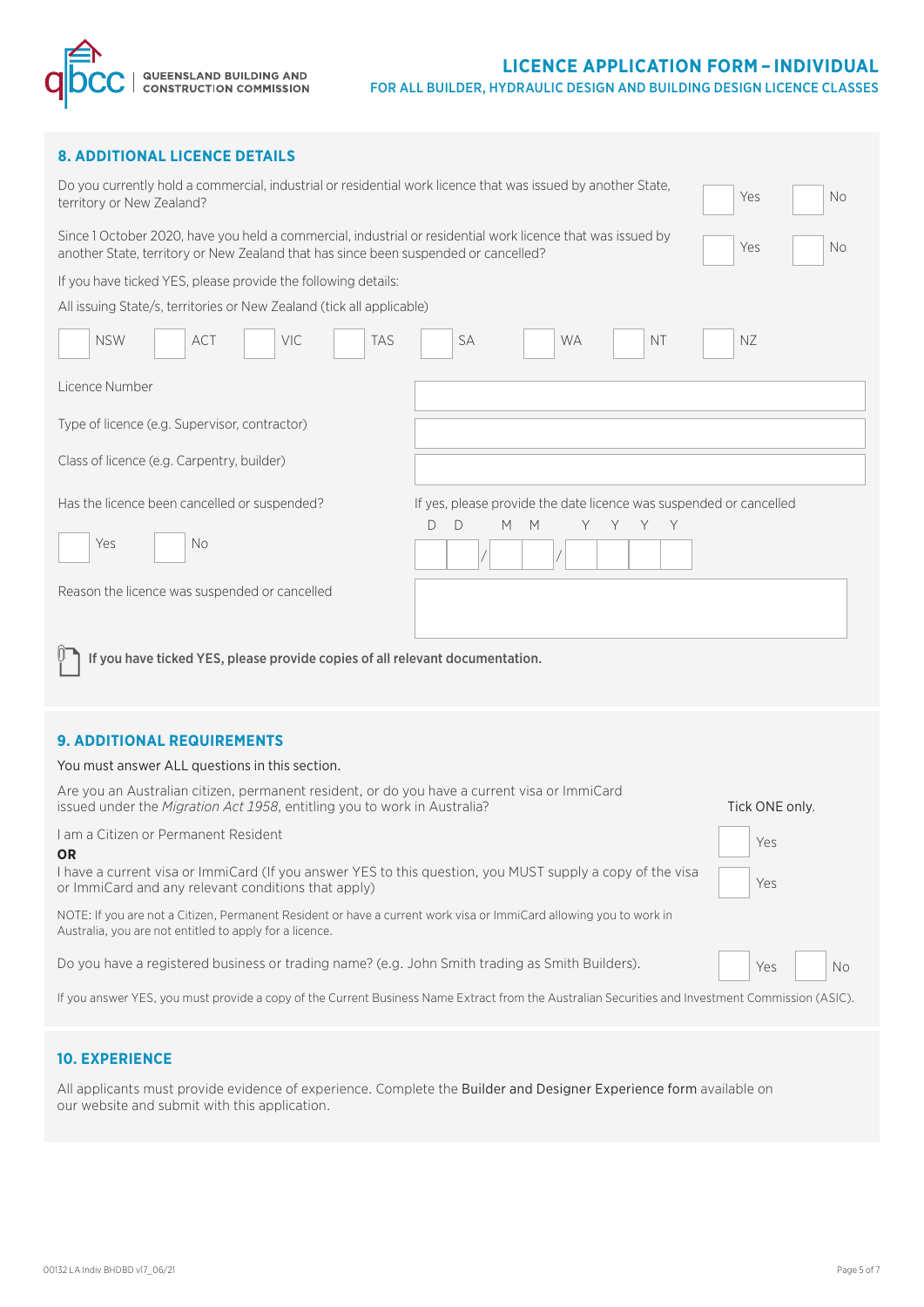

Yes

No

# **11. FEES**

| Please ensure the correct fee accompanies this application form - refer to attached fee schedule. |
|---------------------------------------------------------------------------------------------------|
|---------------------------------------------------------------------------------------------------|

Do you require a licence certificate? If a certificate is required, you will be required to pay the additional fee - refer to attached fee schedule.

| <b>PAYMENT OPTIONS</b><br>I will pay at a QBCC office when returning this form in person |   |   |     |  |                     |  |  | <b>Credit card</b> |  |  | mastercard. | We accept<br><b>VISA</b> |  |
|------------------------------------------------------------------------------------------|---|---|-----|--|---------------------|--|--|--------------------|--|--|-------------|--------------------------|--|
| Name of card holder                                                                      |   |   |     |  |                     |  |  |                    |  |  |             |                          |  |
|                                                                                          |   |   |     |  |                     |  |  |                    |  |  |             |                          |  |
| Credit card number                                                                       |   |   |     |  |                     |  |  |                    |  |  |             |                          |  |
| <b>Expiry date</b>                                                                       | M | M | Y Y |  | <b>Total amount</b> |  |  |                    |  |  |             |                          |  |

WARNING: INCORRECT OR MISLEADING INFORMATION MAY LEAD TO PROSECUTION FOR AN OFFENCE AND/OR REVIEW AND POSSIBLE CANCELLATION OF YOUR LICENCE

# **12. DECLARATION**

Before you sign the declaration, use the Checklist attachment to ensure you have provided all the required information. If documentation or information is missing or incomplete, your application will take longer to process. The QBCC will ask for missing or incomplete information to allow the application to proceed.

#### I declare:

Ţ

- the statements contained in this application are true and correct;
- at the date of this declaration I am not aware of anything which gives me reason to know or suspect that I do not satisfy the Minimum Financial Requirements;
- I have read the Privacy Notice (page 1).

| Y Y Y Y<br>$\Box$<br>$M$ $M$<br>Applicant's<br>signature<br>Date* | Name of person<br>providing the |  |  |  |  |  |  |  |  |  |  |  |
|-------------------------------------------------------------------|---------------------------------|--|--|--|--|--|--|--|--|--|--|--|
|                                                                   | declaration                     |  |  |  |  |  |  |  |  |  |  |  |
|                                                                   |                                 |  |  |  |  |  |  |  |  |  |  |  |

\* Please ensure that this declaration is not dated more than one (1) month prior to the date the application is submitted to the QBCC.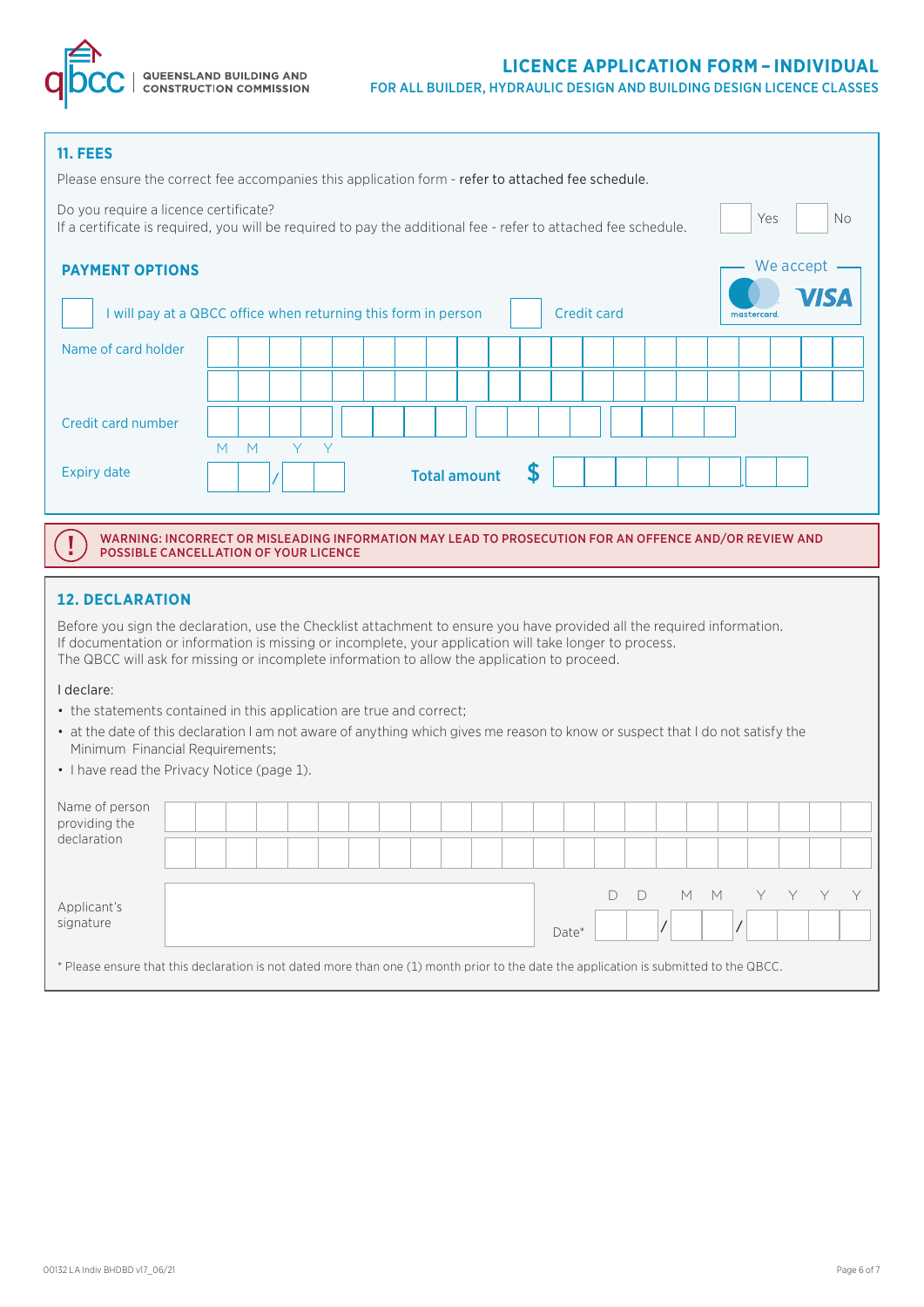

# **CHECKLIST**

IMPORTANT - read this before signing the Declaration (refer to Question 11), use this checklist to ensure you have provided all the required information.

If documentation or information is missing or incomplete, your application will take longer to process. QBCC will ask for missing or incomplete information to allow the application to proceed.

#### Please note, original documents will not be returned.

| I have completed all the questions on the application form.                                                                                                                                                                                                                                                                                                                                                                                                                                                                                                                                                                                                                                                                                                                                                                                                                                                                                                                                              | Yes |
|----------------------------------------------------------------------------------------------------------------------------------------------------------------------------------------------------------------------------------------------------------------------------------------------------------------------------------------------------------------------------------------------------------------------------------------------------------------------------------------------------------------------------------------------------------------------------------------------------------------------------------------------------------------------------------------------------------------------------------------------------------------------------------------------------------------------------------------------------------------------------------------------------------------------------------------------------------------------------------------------------------|-----|
| I have provided a copy of my technical qualifications (refer to section 3).                                                                                                                                                                                                                                                                                                                                                                                                                                                                                                                                                                                                                                                                                                                                                                                                                                                                                                                              | Yes |
| I have provided my financial information (refer to section 4) (Self Certification, MFR Report and<br>signed financial statements, or an Estimated Maximum Revenue declaration).                                                                                                                                                                                                                                                                                                                                                                                                                                                                                                                                                                                                                                                                                                                                                                                                                          | Yes |
| I have provided copies of all relevant documents. (refer to section 4).                                                                                                                                                                                                                                                                                                                                                                                                                                                                                                                                                                                                                                                                                                                                                                                                                                                                                                                                  | Yes |
| Only for people applying for a licence in:<br>• Building Design<br>• Hydraulics Services Design<br>• Completed Residential Building Inspection<br>I have provided a certificate of currency evidencing my current Professional Indemnity insurance policy.                                                                                                                                                                                                                                                                                                                                                                                                                                                                                                                                                                                                                                                                                                                                               | Yes |
| Only for people working in Australia under a visa or ImmiCard.<br>I have provided a copy of the visa or ImmiCard and any relevant conditions that apply (refer to section 8).                                                                                                                                                                                                                                                                                                                                                                                                                                                                                                                                                                                                                                                                                                                                                                                                                            | Yes |
| Only for people with a registered business name e.g. Smith Builders.<br>I have provided a copy of the Current Business Name Extract from the Australian Securities and Investment<br>Commission (refer to section 8).                                                                                                                                                                                                                                                                                                                                                                                                                                                                                                                                                                                                                                                                                                                                                                                    | Yes |
| Only for people who answered 'YES' to any of the questions in section 7.<br>I have enclosed copies of the following:<br>• all reports to creditors issued by the trustee in bankruptcy, administrator, deed administrator, receiver or liquidator<br>• confirmation of discharge from bankruptcy from the trustee in bankruptcy or a copy of an ITSA search showing the<br>date of discharge from bankruptcy<br>• debt agreement, composition, deed of arrangement or deed of assignment<br>• evidence from the trustee that the debt agreement, composition, deed of arrangement, or deed of assignment has<br>been fully complied with, released or carried out<br>· minutes of conviction, court or tribunal order and a National Police Certificate no older than 30 days obtained<br>through an Australian State or Federal Police establishment*<br>• ASIC Order preventing an individual from managing a corporation<br>• any documentation relating to court proceedings that are still pending. | Yes |
| I have attached the 'Builder and Designer Experience form' (refer to section 9)                                                                                                                                                                                                                                                                                                                                                                                                                                                                                                                                                                                                                                                                                                                                                                                                                                                                                                                          | Yes |
| I have provided three (3) written references as I am applying for a builder licence, OR<br>I have provided the details of three (3) referees or written references as I am applying for another type of licence<br>(refer to section 9).                                                                                                                                                                                                                                                                                                                                                                                                                                                                                                                                                                                                                                                                                                                                                                 | Yes |
| I have provided proof of identity (refer to section 5).                                                                                                                                                                                                                                                                                                                                                                                                                                                                                                                                                                                                                                                                                                                                                                                                                                                                                                                                                  | Yes |
| Only for an individual carrying out business under the licence in partnership with an unlicensed person.<br>I have provided a copy of the partnership agreement that states the names of all parties involved and<br>conditions of the business partnership.                                                                                                                                                                                                                                                                                                                                                                                                                                                                                                                                                                                                                                                                                                                                             | Yes |

\*Police checks from private providers will not accepted by the QBCC as these reports may not include all police history information.